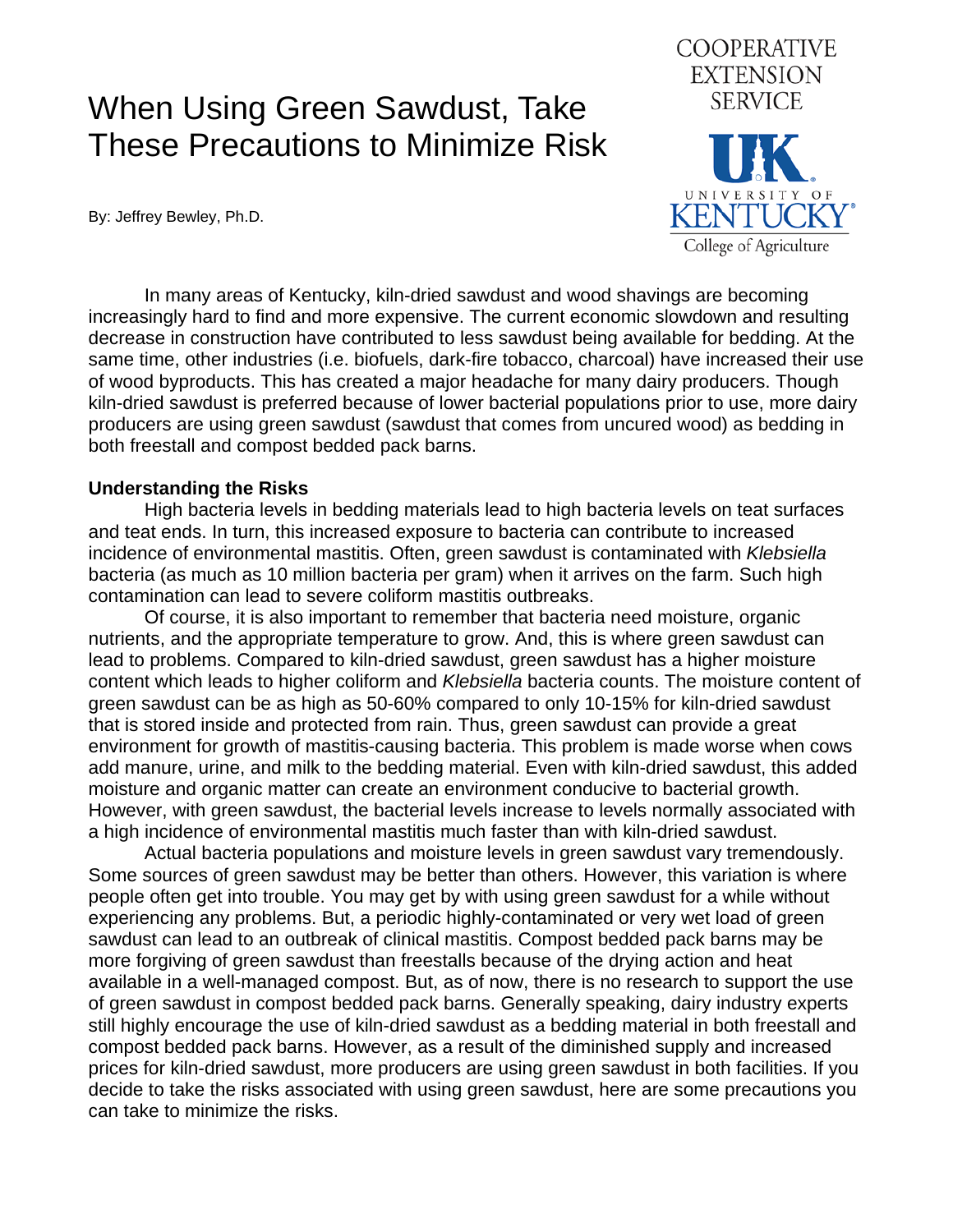# **Precautions to Minimize Risk**

#### **1. Consider using a coliform mastitis vaccine.**

A coliform mastitis vaccine (i.e. J-5 Bacterin™, Mastiguard™, J Vac®, Endovac-Bovi®) will reduce the number and severity of clinical coliform mastitis cases. These vaccines are helpful in any scenario, but the potential benefits are greater when using green sawdust. Check with your veterinarian for recommended protocols and booster schedules for commercially available vaccines.

## **2. Keep the area where cows lie dry and clean.**

Strive to provide an environment where the cow's teats are only exposed to clean, dry, low-bacteria bedding. Because, with green sawdust, the material you are using is already more moist, you may need to add new bedding or remove old, wet, contaminated bedding from the back of the stall more frequently. As always, you should add new bedding and remove soiled material from the rear of the stall every milking. Ideally, sawdust bedding should be changed every other day.

#### **3. Keep bedding dry.**

Store bedding in a dry environment. Leaving any type of sawdust outside increases the chance of exposure to rain which will increase the moisture content of the sawdust before it is used.

#### **4. Clean alleys frequently.**

When you keep the alleys where cows walk clean, they are less likely to track manure into the stalls which keeps the stalls cleaner and reduces bedding contamination.

# **5. Provide adequate ventilation.**

Both natural (open sidewalls and ridge opening) and mechanical ventilation (fans) can minimize moisture in the environment and reduce bedding moisture levels.

# **6. Adhere to a proper milking protocol.**

Minimize or eliminate the use of water used in cleaning cows. Remove dirt and manure from the cow's teats before milking and allow at least 30 seconds of pre-dip contact time. Use individual paper or cloth towels (properly cleaned) to thoroughly dry each teat. Attach the milking unit within 1 to 1.5 minutes after first contact with the teat to allow for optimal oxytocin flow. Lastly, dip each teat with an approved effective germicidal post-dip.

# **7. Use material with large particles.**

If you have a choice among green sawdust sources, look for materials with larger particles. Sawdust with large particles supports less bacterial growth than finer materials. Additionally, the finer material is more likely to stick to udders and teats and bacteria may be more easily introduced into the teat canal.

# **8. Maintain proper nutrition.**

Nutrition plays a key role in the cow's ability to resist new infections and may decrease the severity of new mastitis infections. Thus, ensuring that cows receive a balanced ration including adequate levels of Vitamin E, Vitamin A, copper, zinc, and selenium helps prevent new infections. But, remember feed additives will not correct poor mastitis prevention practices. Additionally, make sure that cows have high quality feed available at all times to